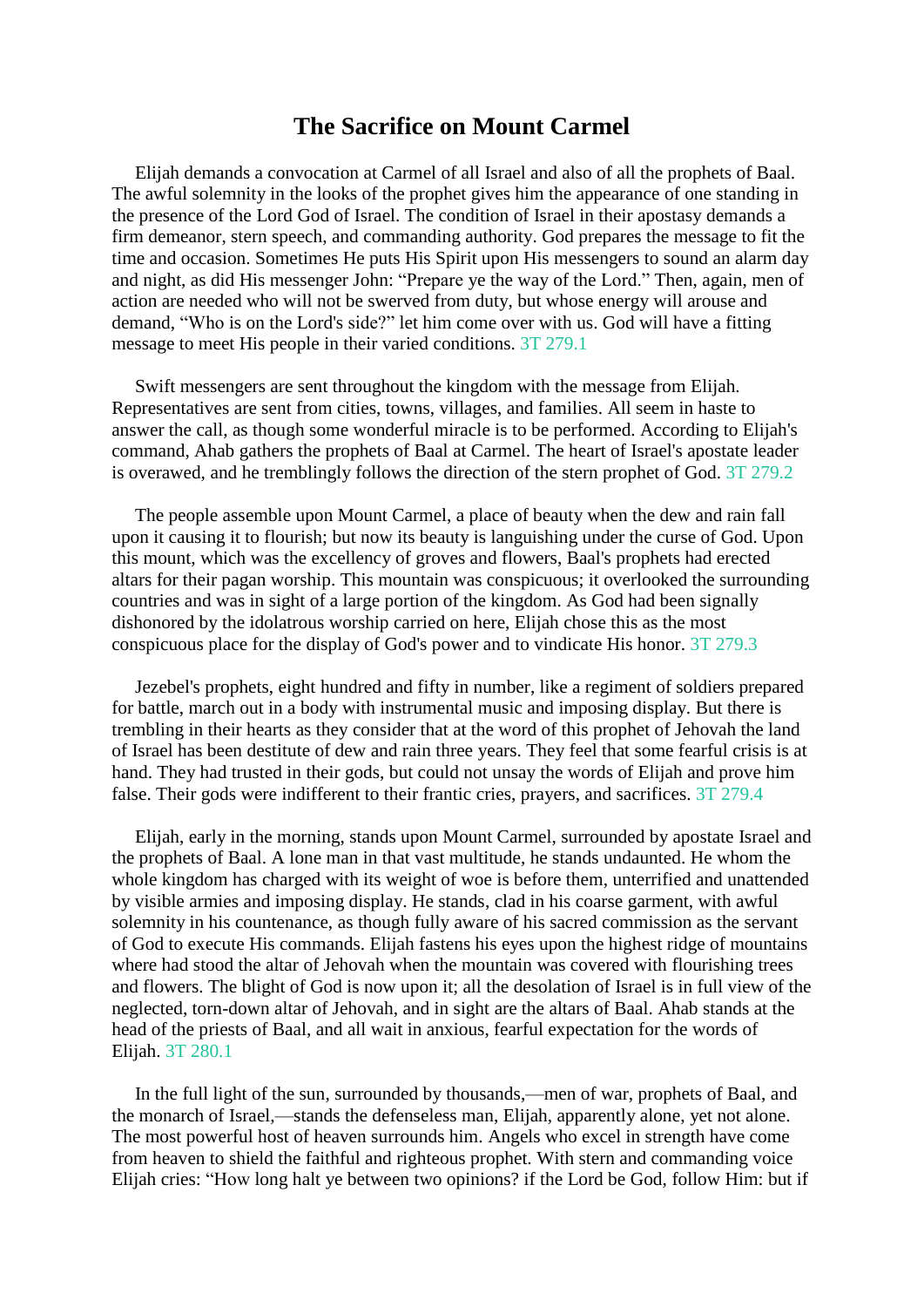Baal, then follow him. And the people answered him not a word." Not one in that vast assembly dared utter one word for God and show his loyalty to Jehovah. 3T 280.2

What astonishing deception and fearful blindness had, like a dark cloud, covered Israel! This blindness and apostasy had not closed about them suddenly; it had come upon them gradually as they had not heeded the word of reproof and warning which the Lord had sent to them because of their pride and their sins. And now, in this fearful crisis, in the presence of the idolatrous priests and the apostate king, they remained neutral. If God abhors one sin above another, of which His people are guilty, it is doing nothing in case of an emergency. Indifference and neutrality in a religious crisis is regarded of God as a grievous crime and equal to the very worst type of hostility against God. 3T 280.3

All Israel is silent. Again the voice of Elijah is heard addressing them: "I, even I only, remain a prophet of the Lord; but Baal's prophets are four hundred and fifty men. Let them therefore give us two bullocks; and let them choose one bullock for themselves, and cut it in pieces, and lay it on wood, and put no fire under: and I will dress the other bullock, and lay it on wood, and put no fire under: and call ye on the name of your gods, and I will call on the name of the Lord: and the God that answereth by fire, let Him be God. And all the people answered and said, It is well spoken. And Elijah said unto the prophets of Baal, Choose you one bullock for yourselves, and dress it first; for ye are many; and call on the name of your gods, but put no fire under. And they took the bullock which was given them, and they dressed it, and called on the name of Baal from morning even until noon, saying, O Baal, hear us. But there was no voice, nor any that answered. And they leaped upon the altar which was made." 3T 281.1

The proposition of Elijah is reasonable. The people dare not evade it, and they find courage to answer: The word is good. The prophets of Baal dare not dissent or evade the matter. God has directed this trial and has prepared confusion for the authors of idolatry and a signal triumph for His name. The priests of Baal dare not do otherwise than accept the conditions. With terror and guiltiness in their hearts, while outwardly bold and defiant, they rear their altar, lay on the wood and the victim, and then begin their incantations, their chanting and bawling, characteristics of pagan worship. Their shrill cries re-echo through forests and mountains: "O Baal, hear us." The priests gather in an army about their altars, and with leaping, and writhing, and screaming, and stamping, and with unnatural gestures, and tearing their hair, and cutting their flesh, they manifest apparent sincerity. 3T 281.2

The morning passes and noon comes, and yet there is no move of their gods in pity to Baal's priests, the deluded worshipers of idols. No voice answers their frantic cries. The priests are continually devising how, by deception, they can kindle a fire upon the altars and give the glory to Baal. But the firm eye of Elijah watches every motion. Eight hundred voices become hoarse. Their garments are covered with blood, and yet their frantic excitement does not abate. Their pleadings are mingled with cursings to their sun-god that he does not send fire for their altars. Elijah stands by, watching with eagle eye lest any deception should be practiced; for he knows that if, by any device, they could kindle their altar fire, he would be torn in pieces upon the spot. He wishes to show the people the folly of their doubting and halting between two opinions when they have the wonderful works of God's majestic power in their behalf and innumerable evidences of His infinite mercies and loving-kindness toward them. 3T 282.1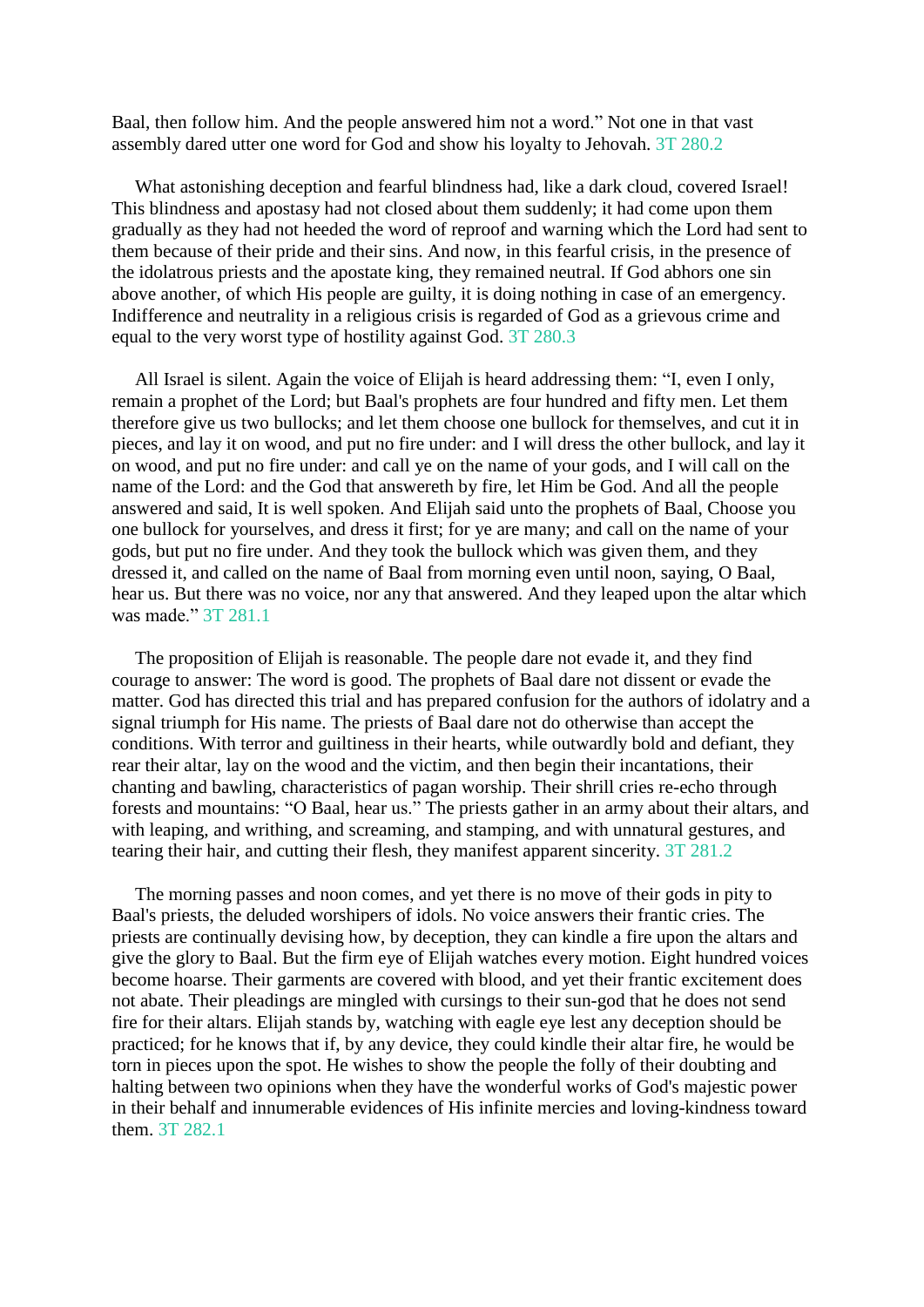"And it came to pass at noon, that Elijah mocked them, and said, Cry aloud: for he is a god; either he is talking, or he is pursuing, or he is in a journey, or peradventure he sleepeth, and must be awaked. And they cried aloud, and cut themselves after their manner with knives and lancets, till the blood gushed out upon them. And it came to pass, when midday was past, and they prophesied until the time of the offering of the evening sacrifice, that there was neither voice, nor any to answer, nor any that regarded." 3T 282.2

How gladly would Satan, who fell like lightning from heaven, come to the help of those whom he has deceived, whose minds he has controlled, and who are fully devoted to his service. Gladly would he send the lightning and kindle their sacrifices; but Jehovah has set Satan's bounds. He has restrained his power, and all his devices cannot convey one spark to Baal's altars. Evening draws on. The prophets of Baal are weary, faint, and confused. One suggests one thing, and one another, until they cease their efforts. Their shrieks and curses no longer resound over Mount Carmel. With weakness and despair they retire from the contest. 3T 282.3

The people have witnessed the terrible demonstrations of the unreasonable, frantic priests. They have beheld their leaping upon the altar as though they would grasp the burning rays from the sun to serve their altars. They have become tired of the exhibitions of demonism, of pagan idolatry; and they feel earnest and anxious to hear what Elijah will speak. 3T 283.1

Elijah's turn has now come. "And Elijah said unto all the people, Come near unto me. And all the people came near unto him. And he repaired the altar of the Lord that was broken down. And Elijah took twelve stones, according to the number of the tribes of the sons of Jacob, unto whom the word of the Lord came, saying, Israel shall be thy name: and with the stones he built an altar in the name of the Lord: and he made a trench about the altar, as great as would contain two measures of seed. And he put the wood in order, and cut the bullock in pieces, and laid him on the wood, and said, Fill four barrels with water, and pour it on the burnt sacrifice, and on the wood. And he said, Do it the second time. And they did it the second time. And he said, Do it the third time. And they did it the third time. And the water ran round about the altar; and he filled the trench also with water. And it came to pass at the time of the offering of the evening sacrifice, that Elijah the prophet came near, and said, Lord God of Abraham, Isaac, and of Israel, let it be known this day that Thou art God in Israel, and that I am Thy servant, and that I have done all these things at Thy word. Hear me, O Lord, hear me, that this people may know that Thou art the Lord God, and that Thou hast turned their heart back again. Then the fire of the Lord fell, and consumed the burnt sacrifice, and the wood, and the stones, and the dust, and licked up the water that was in the trench. And when all the people saw it, they fell on their faces: and they said, The Lord, He is the God; the Lord, He is the God." 3T 283.2

Elijah at the hour of evening sacrifice repairs the altar of God which the apostasy of Israel has allowed the priests of Baal to tear down. He does not call upon one of the people to aid him in his laborious work. The altars of Baal are all prepared; but he turns to the brokendown altar of God, which is more sacred and precious to him in its unsightly ruins than all the magnificent altars of Baal. 3T 284.1

Elijah respects the Lord's covenant with His people, although they have apostatized. With calmness and solemnity he repairs the broken-down altar with twelve stones, according to the number of the twelve tribes of Israel. The disappointed priests of Baal, wearied with their vain, frenzied efforts, are sitting or lying prostrate on the ground, waiting to see what Elijah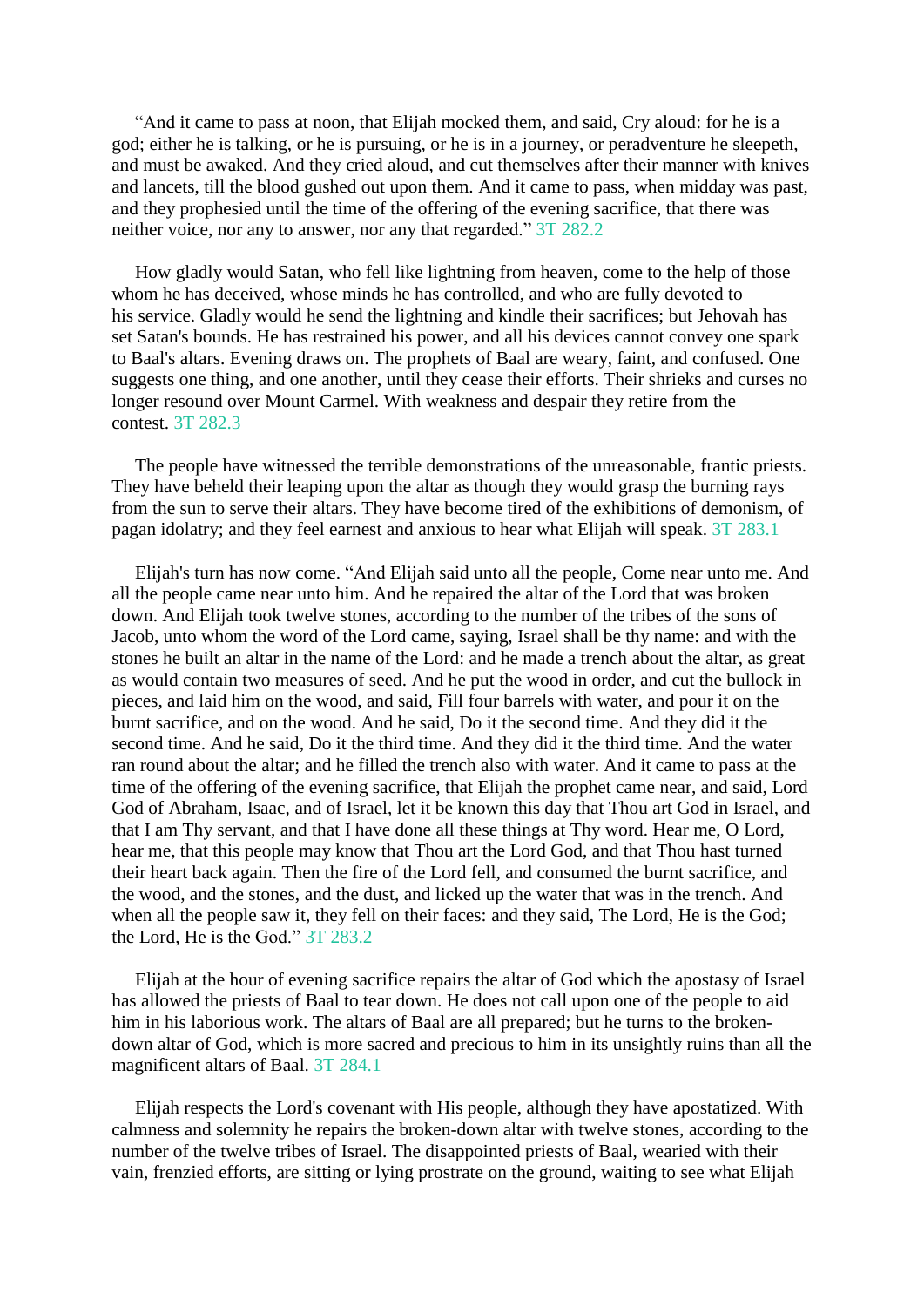will do. They are filled with fear and hatred toward the prophet for proposing a test which has exposed their weakness and the inefficiency of their gods. 3T 284.2

The people of Israel stand spellbound, pale, anxious, and almost breathless with awe, while Elijah calls upon Jehovah, the Creator of the heavens and the earth. The people have witnessed the fanatical, unreasonable frenzy of the prophets of Baal. In contrast they are now privileged to witness the calm, awe-inspiring deportment of Elijah. He reminds the people of their degeneracy, which has awakened the wrath of God against them, and then calls upon them to humble their hearts and turn to the God of their fathers, that His curse may be removed from them. Ahab and his idolatrous priests are looking on with amazement mingled with terror. They await the result with anxious, solemn silence. 3T 284.3

After the victim is laid upon the altar, he commands the people to flood the sacrifice and the altar with water, and to fill the trench round about the altar. He then reverentially bows before the unseen God, raises his hands toward heaven, and offers a calm and simple prayer, unattended with violent gestures or contortions of the body. No shrieks resound over Carmel's height. A solemn silence, which is oppressive to the priests of Baal, rests upon all. In his prayer, Elijah makes use of no extravagant expressions. He prays to Jehovah as though He were nigh, witnessing the whole scene, and hearing his sincere, fervent, yet simple prayer. Baal's priests have screamed, and foamed, and leaped, and prayed, very long—from morning until near evening. Elijah's prayer is very short, earnest, reverential, and sincere. No sooner is that prayer uttered than flames of fire descend from heaven in a distinct manner, like a brilliant flash of lightning, kindling the wood for sacrifice and consuming the victim, licking up the water in the trench and consuming even the stones of the altar. The brilliancy of the blaze illumes the mountain and is painful to the eyes of the multitude. The people of the kingdom of Israel not gathered upon the mount are watching with interest those there assembled. As the fire descends, they witness it and are amazed at the sight. It resembles the pillar of fire at the Red Sea, which by night separated the children of Israel from the Egyptian host. 3T 284.4

The people upon the mountain prostrate themselves in terror and awe before the unseen God. They cannot look upon the bright consuming fire sent from heaven. They fear that they will be consumed in their apostasy and sins, and cry out with one voice, which resounds over the mountain and echoes to the plains below with terrible distinctness: "The Lord, He is the God; the Lord, He is the God." Israel is at last aroused and undeceived. They see their sin and how greatly they have dishonored God. Their anger is aroused against the prophets of Baal. With terror, Ahab and Baal's priests witness the wonderful exhibition of Jehovah's power. Again the voice of Elijah is heard in startling words of command to the people: "Take the prophets of Baal; let not one of them escape." The people are ready to obey his word. They seize the false prophets who have deluded them, and bring them to the brook Kishon, and there, with his own hand, Elijah slays these idolatrous priests. 3T 285.1

The judgments of God having been executed upon the false priests, the people having confessed their sins and acknowledged their fathers' God, the withering curse of God is now to be withdrawn, and He is to renew His blessings unto His people and again refresh the earth with dew and rain. 3T 286.1

Elijah addresses Ahab: "Get thee up, eat and drink; for there is a sound of abundance of rain." While Ahab went up to feast, Elijah went up from the fearful sacrifice to the top of Mount Carmel to pray. His work of slaying the pagan priests had not unfitted him for the